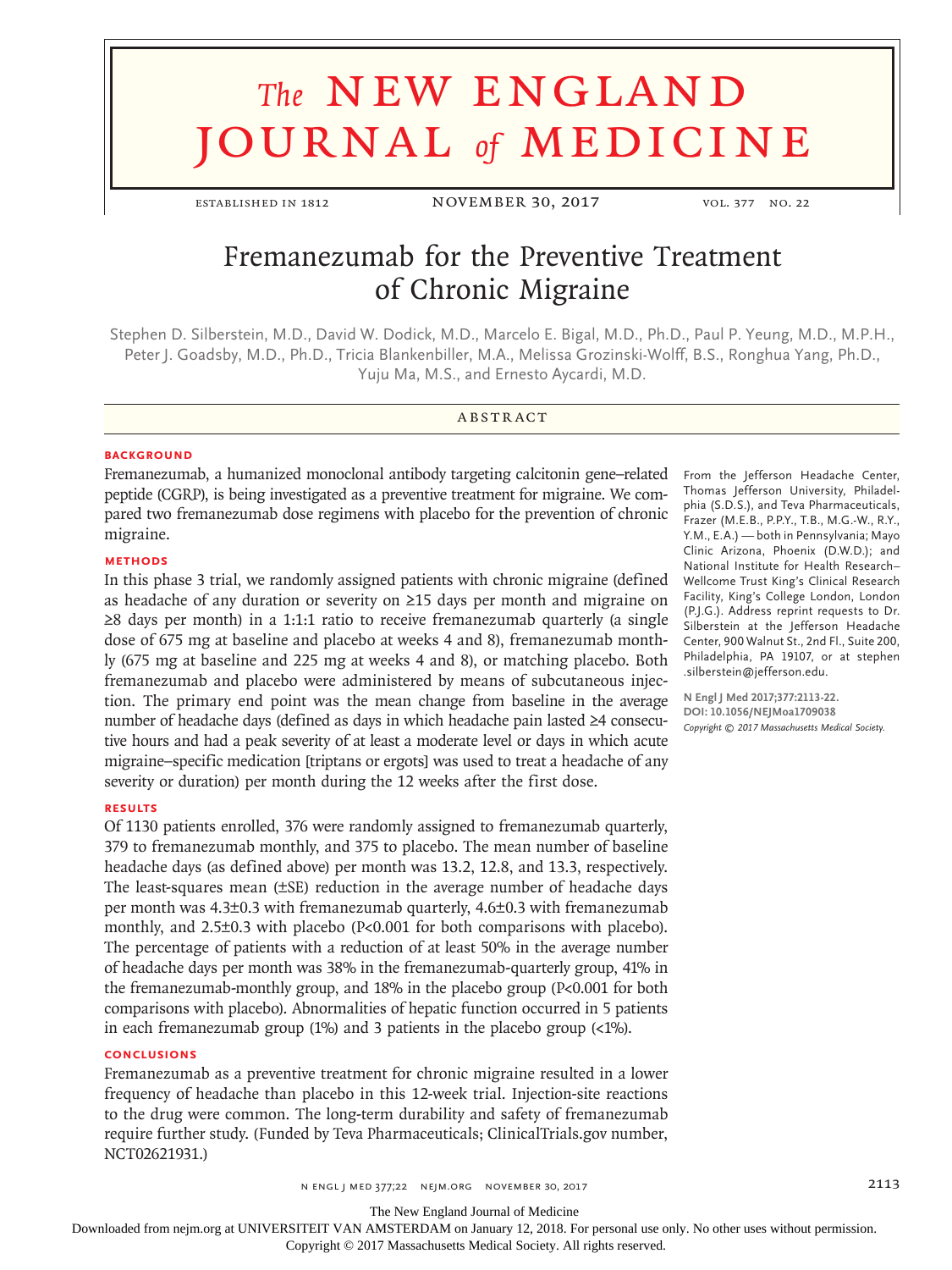61 *A Quick Take is available at NEJM.org*

MIGRAINE IS A COMPLEX NEUROLOGIC<br>disorder that is characterized primarily<br>ache pain of at least moderate severity.<sup>1,2</sup> It has a disorder that is characterized primarily **L** by recurrent attacks of pulsating headglobal prevalence of 15 to 18% and is a leading cause of disability worldwide.<sup>3</sup> Chronic migraine, occurring in approximately 2% of the population, has been defined as the occurrence of at least 15 days with headache per month for at least 3 months.2,4 With daily or near-daily attacks, persons with chronic migraine have functional impairment and a lower quality of life than those with less-frequent migraine.<sup>4</sup> Expert opinion has been that patients with chronic migraine should receive preventive treatment $2,5,6$ ; however, these treatments may be underused, not adhered to, associated with side effects, or ineffective.<sup>7,8</sup>

Fremanezumab (TEV-48125) is a humanized IgG2a monoclonal antibody that selectively and potently binds to calcitonin gene–related peptide (CGRP),9,10 a 37–amino acid neuropeptide involved in central and peripheral pathophysiological events of migraine.<sup>11-13</sup> Fremanezumab targets both  $\alpha$  and  $\beta$  isoforms of the CGRP ligand (not the receptor), has flexible dosing, and is administered by means of subcutaneous injection.<sup>9,10</sup> In a phase 2 trial involving patients with chronic migraine, the numbers of migraine days and headache days were significantly lower with fremanezumab than with placebo, and no serious treatment-related adverse events occurred.<sup>14</sup> We conducted a 16week, double-blind, randomized, placebo-controlled, phase 3 trial with a 12-week active-intervention phase to evaluate the efficacy, safety, and side-effect profile of two subcutaneous dose regimens of fremanezumab for the preventive treatment of chronic migraine.

## Methods

## **Trial Oversight**

The protocol, available with the full text of this article at NEJM.org, was approved by relevant ethics committees and institutional review boards. The authors vouch for the conduct of the trial, adherence to the protocol, and the accuracy and completeness of the data and analyses and the reporting of adverse events. The trial complied with the International Conference on Harmonisation Guidelines for Good Clinical Practice, the principles of the Declaration of Helsinki, and relevant national and local regulations. At the time of

screening, participants signed consent forms for both this trial and a concurrent trial of fremanezumab for episodic migraine (ClinicalTrials.gov number, NCT02629861). The trial sponsor, Teva Pharmaceuticals, provided the trial medication, performed the data analysis, and funded the trial. Assistance with manuscript preparation was provided by a medical writer funded by the sponsor.

## **Trial Participants**

Patients were recruited at 132 sites in nine countries from March 2016 through January 2017. These sites were clinics caring for persons with headaches, and potential participants were identified from their databases. Key inclusion criteria were an age of 18 to 70 years, a history of migraine (according to the criteria of the International Classification of Headache Disorders, 3rd edition [beta version], or ICHD-3 beta) for at least 12 months, and the fulfillment of the criteria for chronic migraine during the 28-day preintervention period (headache of any duration or severity on ≥15 days and headache meeting ICHD-3 beta criteria for migraine on ≥8 days). The protocol allowed inclusion of up to 30% of patients using a stable dose of one migraine-preventive medication (hereafter referred to as preventive medication) for at least 2 months before the beginning of the preintervention period to continue these medications.

Key exclusion criteria were the use of onabotulinumtoxinA during the 4 months before screening; the use of interventions or devices for migraine, such as nerve blocks and transcranial magnetic stimulation, during the 2 months before screening; the use of opioid or barbiturate medications on more than 4 days during the preintervention period; and a lack of efficacy, after an adequate therapeutic trial, of at least two of four clusters of preventive medications, the details of which are provided in the protocol.

#### **Trial Design**

This randomized, double-blind, placebo-controlled, parallel-group trial consisted of a screening visit, a 28-day preintervention period, and a 12-week intervention period, with a final evaluation at week 12. On the basis of the screening visit and information collected in a daily diary during the preintervention period, patients were enrolled in the appropriate trial or were excluded if they were not eligible for either trial.

The New England Journal of Medicine

Downloaded from nejm.org at UNIVERSITEIT VAN AMSTERDAM on January 12, 2018. For personal use only. No other uses without permission.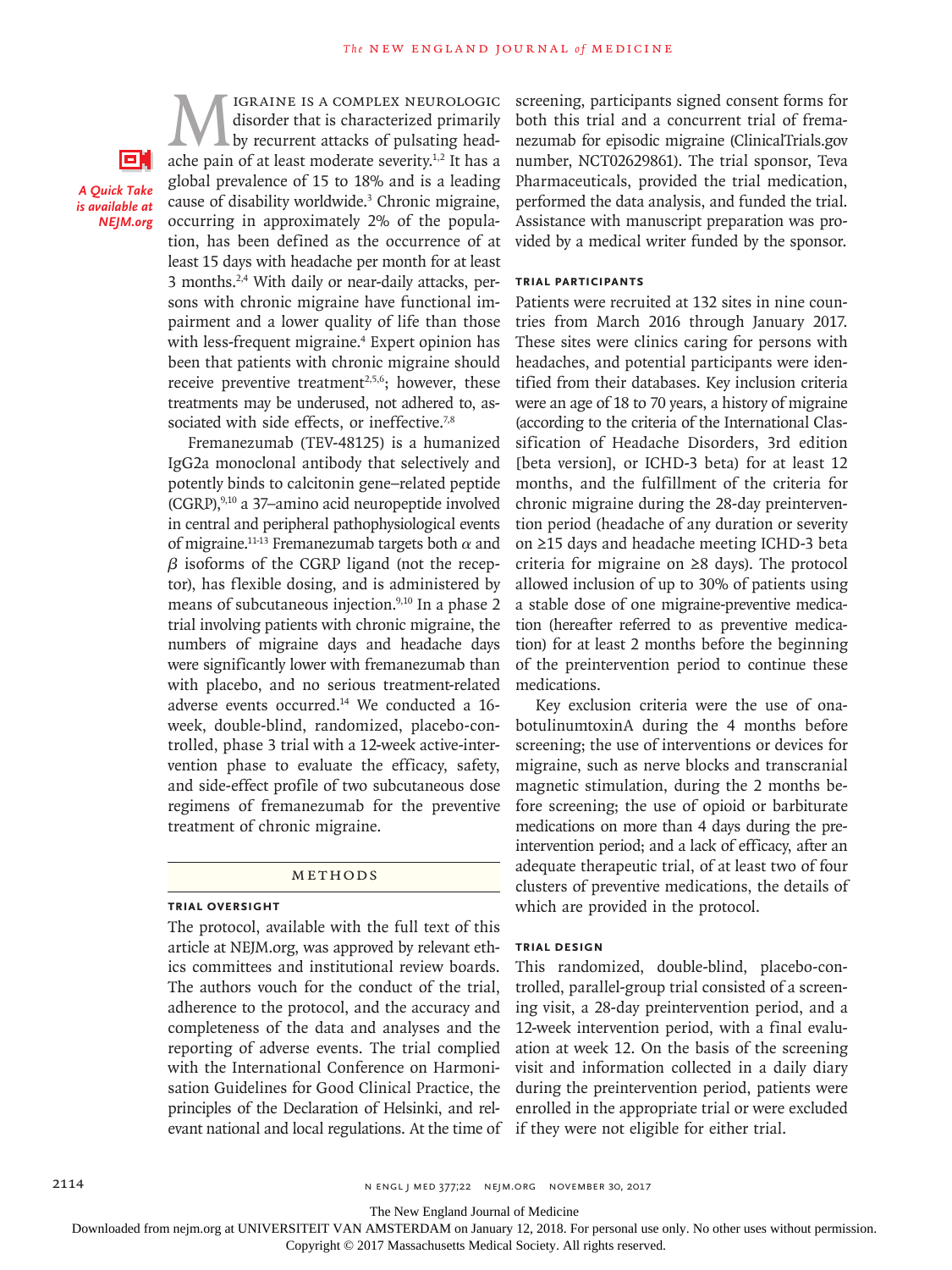Eligible patients were randomly assigned in a 1:1:1 ratio to receive fremanezumab quarterly, fremanezumab monthly, or placebo. All the patients received three abdominal subcutaneous injections at baseline and one injection at weeks 4 and 8. In the fremanezumab-quarterly group, patients received a single dose of 675 mg of fremanezumab at baseline (three injections of 225 mg per 1.5 ml), followed at weeks 4 and 8 by placebo (one 1.5-ml injection). In the fremanezumab-monthly group, patients received 675 mg of fremanezumab at baseline (as above) and 225 mg of fremanezumab at weeks 4 and 8 (one injection of 225 mg per 1.5 ml). In the placebo group, placebo was administered as three 1.5-ml injections at baseline and one 1.5-ml injection at weeks 4 and 8. Randomization was performed by means of electronic interactive-response technology, with stratification according to sex, country, and baseline use of preventive medication (yes or no). Patients, investigators, the sponsor, and trial staff were unaware of the trial-group assignments.

Patients were seen at five scheduled visits for protocol-specified evaluations: at screening, baseline, weeks 4 and 8, and week 12, or at the time of early withdrawal from the trial. Patients who withdrew prematurely had final protocol-specified evaluations performed as soon as possible after withdrawal. Headache data (e.g., occurrence, duration, and pain severity; occurrence of photophobia, phonophobia, nausea, or vomiting; and any use of migraine medication) were captured daily through an electronic headache-diary device (ERT DIARYpro platform on the Bluebird Pidion BM-170 device).

#### **Trial End Points**

The primary end point was the mean change in the average number of headache days (days in which headache pain lasted ≥4 consecutive hours and had a peak severity of at least a moderate level or days in which acute migraine–specific medication [triptans or ergots] was used to treat a headache of any severity or duration) per month, comparing the baseline 28-day preintervention period with the 12-week period after the first dose of the trial regimen.

Secondary end points were the mean change from baseline in the average number of migraine days per month, the percentage of patients with a reduction of at least 50% in the average number of headache days per month, and the mean change from baseline in the average number of days per month in which acute headache medication was used during the 12-week period after the first dose. A migraine day was defined as a calendar day in which headache pain lasted at least 4 consecutive hours and met criteria for migraine (with or without aura) or probable migraine (subtype in which only one migraine criterion is absent), or a day in which acute migraine–specific medication (triptans or ergots) was used to treat a headache of any duration. Other secondary end points included the mean change from baseline in the number of headache days during the 4-week period after the first dose in all the patients and during the 12-week period after the first dose in patients not receiving concomitant preventive medication, as well as the mean change in the score on the six-item Headache Impact Test (HIT-6; scores range from 36 to 78, with higher scores indicating a greater degree of headache-related disability)<sup>15</sup> from baseline (day 0) to 4 weeks after administration of the last dose of the trial regimen.

Safety and side-effect profiles were evaluated according to reported adverse events, vital signs (systolic and diastolic blood pressure, pulse, body temperature, and respiratory rate), physical examination, 12-lead electrocardiography, clinical laboratory tests (serum chemical, hematologic, coagulation, and urinalysis tests), systematic assessments of local injection-site reactions (erythema, induration, ecchymosis, and pain, all evaluated both immediately and 1 hour after dose administration), concomitant medication use, and suicidal ideation and behavior as assessed by means of scores on the electronic Columbia–Suicide Severity Rating Scale. Serum levels of antidrug antibodies were assessed with the use of a validated method.

#### **Statistical Analysis**

Estimations based on the phase 2b trial of fremanezumab in chronic migraine<sup>14</sup> predicted that a sample of 867 patients who had completed the trial and could be evaluated would provide 90% power to detect a mean (±SD) difference of 1.7±6.3 in the average number of headache days per month between the fremanezumab-monthly group and the placebo group at a two-sided alpha level of 0.05. With an anticipated rate of discontinuation of 15%, 1020 participants were planned for randomization in this trial. Efficacy

n engl j med 377;22 nejm.org November 30, 2017 2115

The New England Journal of Medicine

Downloaded from nejm.org at UNIVERSITEIT VAN AMSTERDAM on January 12, 2018. For personal use only. No other uses without permission.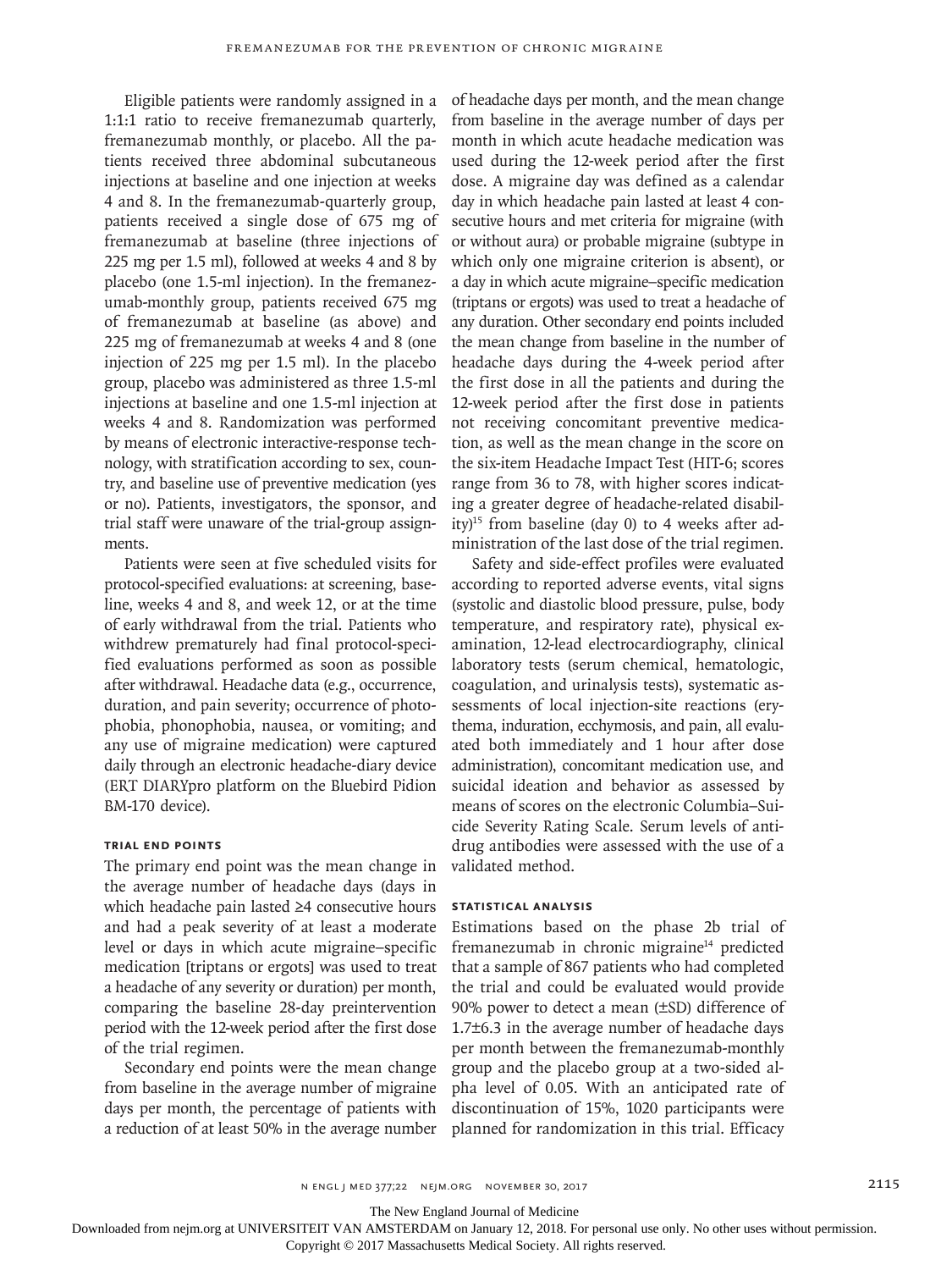analyses were conducted in the modified intention-to-treat population, which included all randomly assigned patients who received at least one dose of a trial regimen and had at least 10 days of postbaseline efficacy assessments regarding the primary end point. Safety analyses included all randomly assigned patients who received at least one dose of a trial regimen.

The primary end point was analyzed with the use of an analysis of covariance. Trial regimen, sex, country, and baseline use of preventive medication (yes or no) were used as fixed effects, and the baseline number of migraine days and of years since the onset of migraines were covariates. We calculated 95% confidence intervals for the leastsquares mean differences between each fremanezumab group and the placebo group. The Wilcoxon rank-sum test was performed as the primary analysis if there was deviation from the normality assumption as assessed by means of the Shapiro–Wilk test. For management of missing data in the primary analysis, the average number of headache days per month during the 12-week period was prorated to a 28-day equivalent with the use of all postbaseline observations. The same analyses were used for relevant secondary end points. For the percentage of patients with a reduction of at least 50% in the average number of headache days per month, the Cochran–Mantel–Haenszel test was used, with baseline use of preventive medication (yes or no) as a stratification variable.

To control the type I statistical error rate at 0.05, a hierarchical testing procedure was applied, with a prespecified sequence of comparisons beginning with the primary end point and proceeding to secondary end points in the order given in the protocol. Each comparison was performed only if the preceding comparison had a two-sided P value of 0.05 or less. Results are presented in the sequence in which end points were evaluated.

#### Results

#### **Patients**

A total of 1130 patients were randomly assigned to one of the three trial regimens: 376 to fremanezumab quarterly, 379 to fremanezumab monthly, and 375 to placebo (Fig. S1 in the Supplementary Appendix, available at NEJM.org). Baseline demographic and clinical characteristics were similar among the three groups (Table 1). The mean number of baseline headache days (as defined above) per month was 13.2 in the fremanezumab-quarterly group, 12.8 in the fremanezumabmonthly group, and 13.3 in the placebo group. Of the randomly assigned patients, 1034 completed the trial: 349 (93%) in the fremanezumabquarterly group, 343 (91%) in the fremanezumab-monthly group, and 342 (91%) in the placebo group (Fig. S1 in the Supplementary Appendix).

# **Efficacy**

With respect to the primary end point, the mean (±SE) number of headache days per month was reduced by 4.3±0.3 days in the fremanezumabquarterly group, 4.6±0.3 days in the fremanezumab-monthly group, and 2.5±0.3 days in the placebo group (P<0.001 for both comparisons with placebo) (Table 2 and Fig. 1A). For the 12 weeks of the intervention period, patients receiving placebo had an average of 10.4±6.4 headache days, as compared with 8.5±6.3 days for those receiving fremanezumab quarterly and 8.0±6.3 days for those receiving fremanezumab monthly.

There was a larger reduction in the average number of migraine days per month with fremanezumab quarterly (by 4.9±0.4 days) and fremanezumab monthly (by 5.0±0.4 days) than with placebo (by  $3.2\pm0.4$  days) (P<0.001 for both comparisons with placebo) (Table 2 and Fig. 1B). Significantly more patients who received fremanezumab had a reduction of at least 50% in the average number of headache days per month (quarterly regimen, 38%; monthly regimen, 41%) than did patients who received placebo (18%) (P<0.001 for both comparisons with placebo) (Table 2). There was a larger reduction in the average number of days per month in which acute headache medication was used in the fremanezumab groups (by 3.7±0.3 days with the quarterly regimen and by 4.2±0.3 days with the monthly regimen) than in the placebo group (by 1.9±0.3 days) (P<0.001 for both comparisons with placebo) (Table 2).

Treatment effects were observed in the average number of headache days per month during the 4-week period after the first dose for all the patients and during the 12-week period after the first dose in the subgroup of patients not receiving concomitant preventive medication (P<0.001 for all comparisons with placebo) (Table 2). The degree of headache-related disability decreased between baseline and the 4-week period after

The New England Journal of Medicine

Downloaded from nejm.org at UNIVERSITEIT VAN AMSTERDAM on January 12, 2018. For personal use only. No other uses without permission.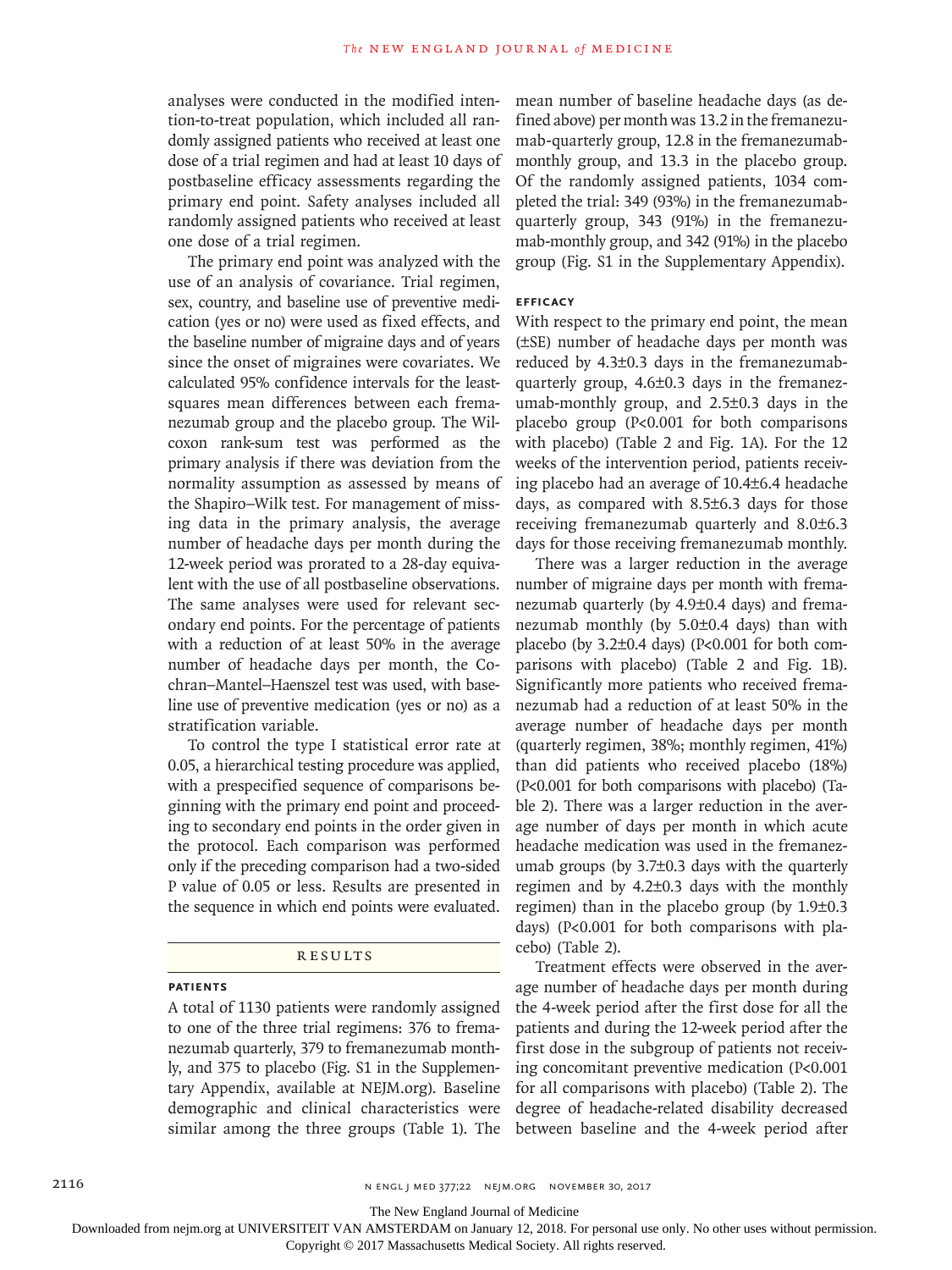| Table 1. Baseline Characteristics of the Patients in the Intention-to-Treat Population, According to Trial Group.* |                                          |                                               |                        |  |  |
|--------------------------------------------------------------------------------------------------------------------|------------------------------------------|-----------------------------------------------|------------------------|--|--|
| Characteristic                                                                                                     | Fremanezumab<br>Quarterly<br>$(N = 376)$ | Fremanezumab<br><b>Monthly</b><br>$(N = 379)$ | Placebo<br>$(N = 375)$ |  |  |
| $Age - yr$                                                                                                         | $42.0 + 12.4$                            | $40.6 + 12.0$                                 | $41.4 \pm 12.0$        |  |  |
| Body-mass index†                                                                                                   | $26.6 + 5.4$                             | $26.5 + 5.1$                                  | $26.5 + 5.0$           |  |  |
| Female sex - no. (%)                                                                                               | 331 (88)                                 | 330 (87)                                      | 330 (88)               |  |  |
| Disease history                                                                                                    |                                          |                                               |                        |  |  |
| Time since initial migraine diagnosis - yr                                                                         | $19.7 \pm 12.8$                          | $20.1 + 12.0$                                 | $19.9 + 12.9$          |  |  |
| Current use of preventive medication - no. (%)                                                                     | 77 (20)                                  | 85 (22)                                       | 77 (21)                |  |  |
| Current use of acute headache medication - no. (%)                                                                 | 359 (95)                                 | 360 (95)                                      | 358 (95)               |  |  |
| Previous use of topiramate - no. (%)                                                                               | 106 (28)                                 | 117(31)                                       | 117(31)                |  |  |
| Previous use of onabotulinumtoxinA — no. (%)                                                                       | 66 (18)                                  | 50(13)                                        | 49 (13)                |  |  |
| Disease characteristics during 28-day preintervention period                                                       |                                          |                                               |                        |  |  |
| Headache days:                                                                                                     | $13.2 + 5.5$                             | $12.8 + 5.8$                                  | $13.3 + 5.8$           |  |  |
| Days with headache of any severity and duration                                                                    | $20.4 \pm 3.9$                           | $20.3 + 4.3$                                  | $20.3 + 4.2$           |  |  |
| Migraine days                                                                                                      | $16.2 + 4.9$                             | $16.0 + 5.2$                                  | $16.4 + 5.2$           |  |  |
| Days of use of any acute headache medications                                                                      | $13.1 + 6.8$                             | $13.1 + 7.2$                                  | $13.0 + 6.9$           |  |  |
| Days of use of migraine-specific acute headache medications                                                        | $11.3 + 6.2$                             | $11.1 + 6.0$                                  | $10.7 + 6.3$           |  |  |
| HIT-6 score                                                                                                        | $64.3 + 4.7$                             | $646+44$                                      | $64.1 + 4.8$           |  |  |

\* Plus–minus values are means ±SD. The intention-to-treat population included all the patients who underwent randomization. Patients in the fremanezumab-quarterly group received 675 mg at baseline and placebo at weeks 4 and 8; those in the fremanezumab-monthly group received 675 mg at baseline and 225 mg at weeks 4 and 8; and those in the placebo group received placebo at baseline and at weeks 4 and 8. There were no significant between-group differences at baseline for any characteristic.

† The body-mass index is the weight in kilograms divided by the square of the height in meters.

‡ A headache day was defined as a calendar day in which headache pain lasted at least 4 consecutive hours and had a peak severity of at least a moderate level, or a day in which acute migraine–specific medication (triptans or ergots) was used to treat a headache of any severity or duration.

§ A migraine day was defined as a calendar day in which headache pain lasted at least 4 consecutive hours and met criteria for migraine (with or without aura) or probable migraine (subtype in which only one migraine criterion is absent), or a day in which acute migraine–specific medication (triptans or ergots) was used to treat a headache of any duration.

¶ The six-item Headache Impact Test (HIT-6) questionnaire assesses headache-related disability over the preceding 4 weeks, with scores ranging from 36 to 78 and with higher scores reflecting greater disability.

the last dose, with significantly greater reductions in HIT-6 scores with fremanezumab quarterly (by 6.4±0.5 points) and fremanezumab monthly (by  $6.8\pm0.4$  points) than with placebo (by  $4.5\pm0.5$ points) (P<0.001 for both comparisons with placebo) (Table 2).

#### **Safety**

Adverse events were reported for 64% of the patients receiving placebo, 70% of those receiving fremanezumab quarterly  $(P=0.06 \text{ vs. } placebo)$ , and 71% of those receiving fremanezumab monthly  $(P=0.03 \text{ vs. } placebo)$  (Table 3). Events were mild to moderate in severity in 95 to 96% of the patients in the three groups. A total of 20 patients discontinued the trial owing to adverse events, including 1% in the fremanezumab-quarterly group, 2% in the fremanezumab-monthly group, and 2% in the placebo group.

Injection-site reactions were reported in 40% of the patients receiving placebo, 47% of those receiving fremanezumab quarterly (P=0.08 vs. placebo), and 47% of those receiving fremanezumab monthly  $(P=0.03$  vs. placebo); the severity of injection-site reactions did not differ significantly among the trial groups. The most common adverse event was injection-site pain, which occurred in 30% of the patients in the fremanezumab-quarterly group, 26% of those in the fremanezumabmonthly group, and 28% of those in the placebo

The New England Journal of Medicine

Downloaded from nejm.org at UNIVERSITEIT VAN AMSTERDAM on January 12, 2018. For personal use only. No other uses without permission.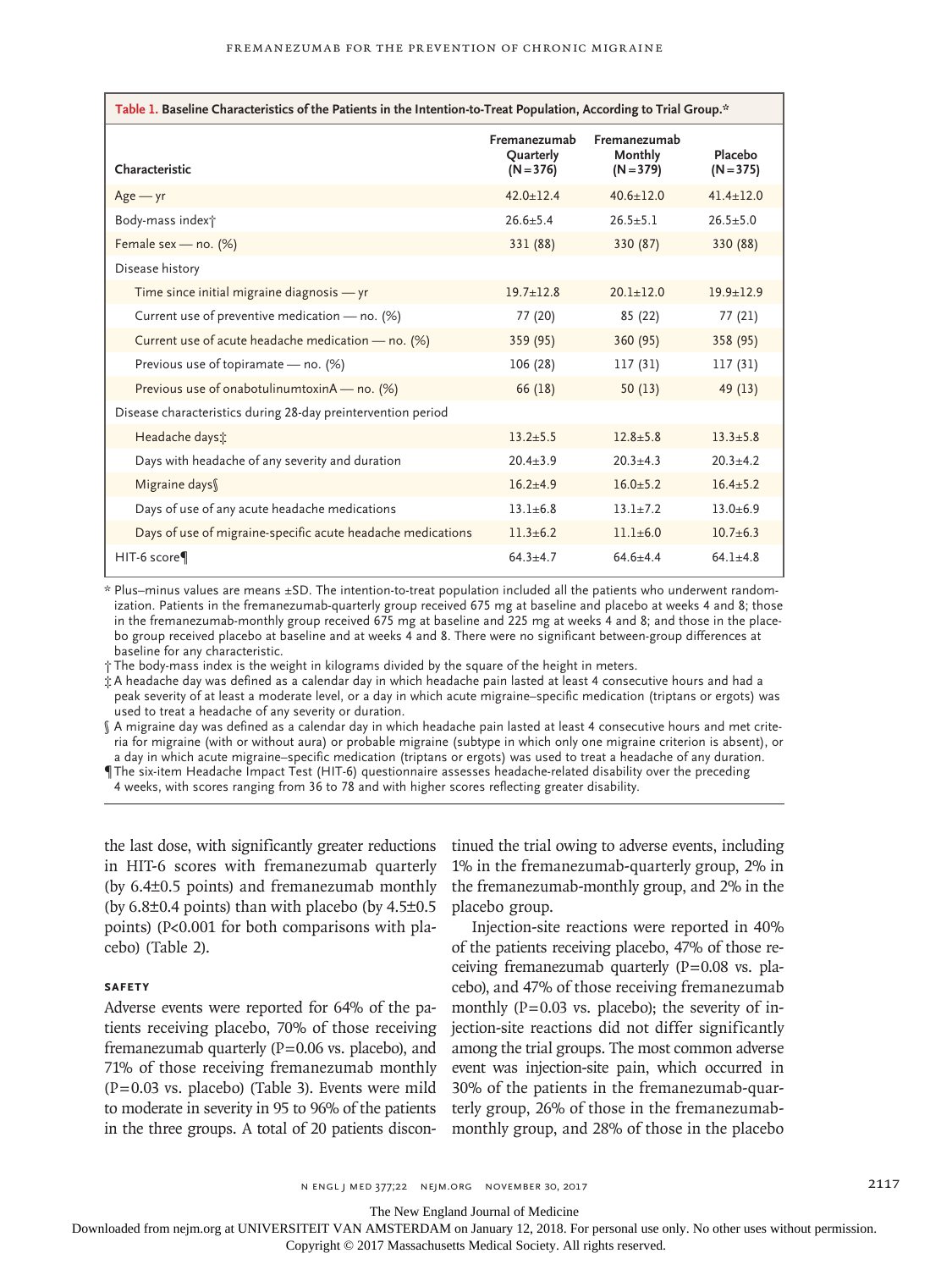#### **The NEW ENGLAND JOURNAL of MEDICINE**

| Table 2. Primary and Secondary End Points in the Modified Intention-to-Treat Population.*              |                                                       |                                                     |                        |  |  |
|--------------------------------------------------------------------------------------------------------|-------------------------------------------------------|-----------------------------------------------------|------------------------|--|--|
| <b>End Point</b>                                                                                       | Fremanezumab<br>Quarterly<br>$(N = 375)$ <sup>*</sup> | Fremanezumab<br>Monthly<br>$(N = 375)$ <sup>*</sup> | Placebo<br>$(N = 371)$ |  |  |
| Primary end point                                                                                      |                                                       |                                                     |                        |  |  |
| Average no. of headache days per month                                                                 |                                                       |                                                     |                        |  |  |
| Mean value during 12-wk period after first dose                                                        | $8.5 + 6.3$                                           | $8.0 + 6.3$                                         | $10.4 + 6.4$           |  |  |
| Least-squares mean change from baseline during 12-wk period after first dose                           | $-4.3+0.3$                                            | $-4.6+0.3$                                          | $-2.5+0.3$             |  |  |
| Difference vs. placebo                                                                                 | $-1.8+0.3$                                            | $-2.1+0.3$                                          |                        |  |  |
| Secondary end points                                                                                   |                                                       |                                                     |                        |  |  |
| Average no. of migraine days per month                                                                 |                                                       |                                                     |                        |  |  |
| Least-squares mean change from baseline during 12-wk period after first dose                           | $-4.9+0.4$                                            | $-5.0+0.4$                                          | $-3.2+0.4$             |  |  |
| Difference vs. placebo                                                                                 | $-1.7 + 0.4$                                          | $-1.8 + 0.4$                                        |                        |  |  |
| $\geq$ 50% Reduction in average no. of headache days per month - no. of patients (%)                   | 141 (38)                                              | 153(41)                                             | 67(18)                 |  |  |
| Average no. of days of use of any acute headache medication per month                                  |                                                       |                                                     |                        |  |  |
| Least-squares mean change from baseline during 12-wk period after first dose                           | $-3.7+0.3$                                            | $-4.2+0.3$                                          | $-1.9+0.3$             |  |  |
| Difference vs. placebo                                                                                 | $-1.8+0.3$                                            | $-2.3+0.3$                                          |                        |  |  |
| Average no. of headache days per month                                                                 |                                                       |                                                     |                        |  |  |
| Least-squares mean change from baseline during 4-wk period after first dose                            | $-4.4+0.3$                                            | $-4.5+0.3$                                          | $-2.1+0.3$             |  |  |
| Difference vs. placebo                                                                                 | $-2.3 \pm 0.4$                                        | $-2.4+0.4$                                          |                        |  |  |
| Average no. of headache days per month in patients not receiving concomitant<br>preventive medications |                                                       |                                                     |                        |  |  |
| Patients evaluated - no. (%)                                                                           | 298 (79)                                              | 290 (77)                                            | 294 (79)               |  |  |
| Least-squares mean change from baseline during 12-wk period after first dose                           | $-4.6+0.3$                                            | $-4.8+0.3$                                          | $-2.6+0.3$             |  |  |
| Difference vs. placebo                                                                                 | $-1.9+0.4$                                            | $-2.2+0.4$                                          |                        |  |  |
| HIT-6 score                                                                                            |                                                       |                                                     |                        |  |  |
| Least-squares mean change from baseline during 4-wk period after last dose;                            | $-6.4+0.5$                                            | $-6.8+0.4$                                          | $-4.5+0.5$             |  |  |
| Difference vs. placebo                                                                                 | $-1.9+0.5$                                            | $-2.4+0.5$                                          |                        |  |  |

\* Plus–minus values are least-squares means ±SE. Efficacy analyses were conducted in the modified intention-to-treat population, which included all randomly assigned patients who received at least one dose of a trial regimen and had at least 10 days of postbaseline efficacy assessments regarding the primary end point. To control the type I statistical error rate at 0.05, a preplanned hierarchical testing procedure was applied; end points are presented in the sequence in which they were evaluated. Baseline refers to the 28-day preintervention period unless otherwise indicated.

† P<0.001 for all differences versus placebo, and for the comparison with placebo with respect to the percentage of patients with a reduction of at least 50% in the average number of headache days per month.

‡ Shown is the change from baseline (day 0) during the 4-week period after administration of the last (third) dose of the trial regimen.

group (Table 3). Injection-site induration and erythema were more frequent with fremanezumab than with placebo.

Serious adverse events occurred in 2% of the patients given placebo, 1% of those given fremanezumab monthly, and less than 1% of those given fremanezumab quarterly (Table 3, and Table S2 in the Supplementary Appendix). No serious adverse event occurred in more than one patient. One death occurred in the fremanezumab-quarterly group, 69 days after the patient received fremanezumab at a dose of 675 mg, which was

determined on the basis of an autopsy to be due to chronic obstructive pulmonary disease (COPD). Except for the event of fatal COPD, all serious adverse events resolved or were resolving by the end of the trial. One serious adverse event led to discontinuation of the trial; an event of suicidal ideation (assessed by the investigator as being moderate in severity and unrelated to the trial regimen) was reported in a patient in the fremanezumab-monthly group who had a history of depression.

Events of possible trial-agent–induced liver in-

The New England Journal of Medicine

Downloaded from nejm.org at UNIVERSITEIT VAN AMSTERDAM on January 12, 2018. For personal use only. No other uses without permission.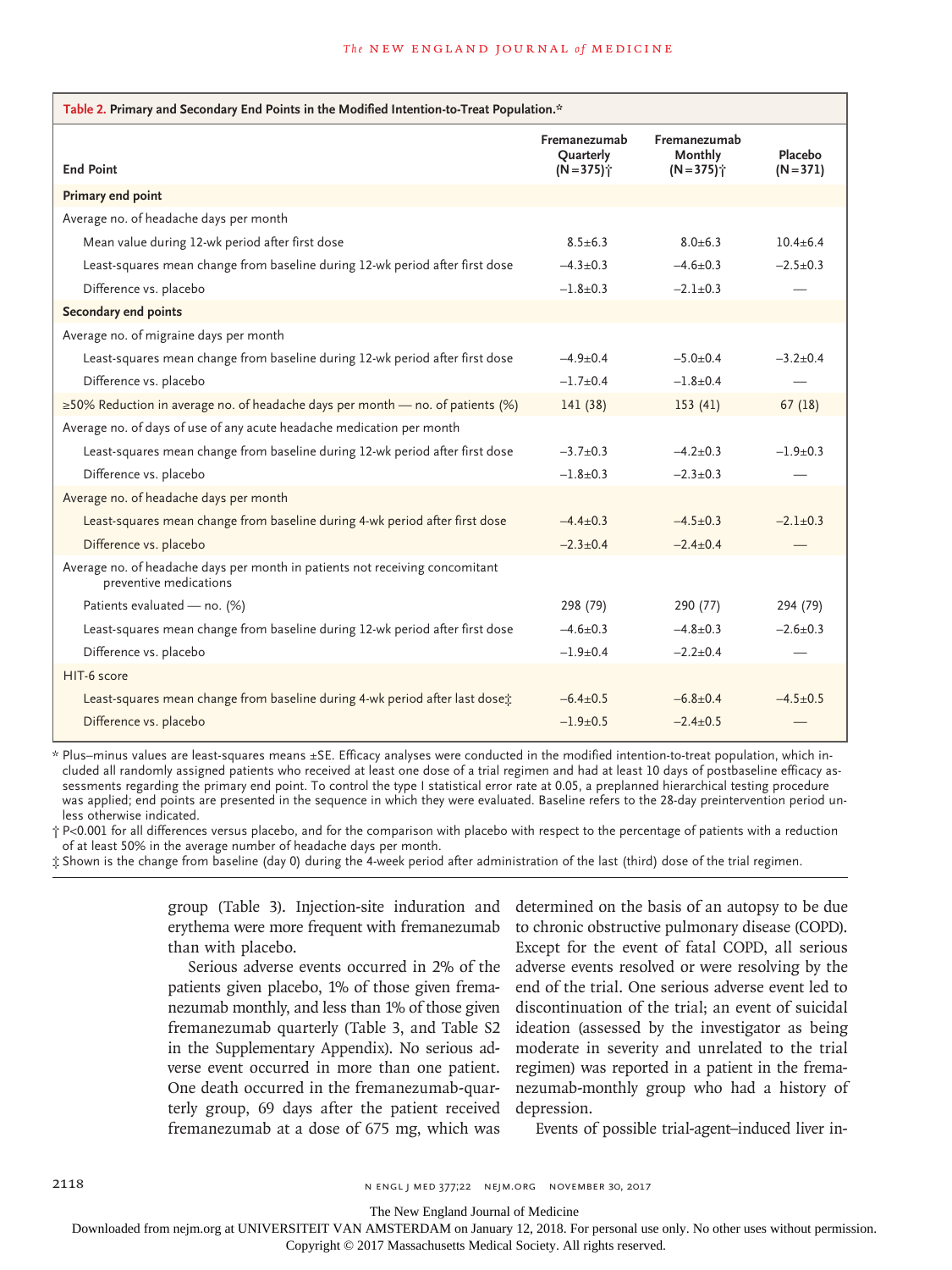jury (aspartate aminotransferase or alanine transaminase level ≥3 times the upper limit of the normal range, total bilirubin level ≥2 times the upper limit of the normal range, or international normalized ratio >1.5) occurred in three patients in the placebo group  $\left\langle \langle 1\% \rangle \right\rangle$  and five patients in each of the fremanezumab groups  $(1\%)$   $(P=0.73$ for each fremanezumab group vs. placebo and P=0.56 for the combined fremanezumab groups vs. placebo) (Table 3). Eight patients (1%) who received fremanezumab had liver enzyme levels that were higher than normal but less than 3 to 5 times the upper limit of the normal range, which were transient and reverted to normal levels without discontinuation of the trial regimen. None of these events were considered by investigators as being serious, and none led to discontinuation of the trial. All the patients with liver enzyme levels that were higher than normal but less than 3 to 5 times the upper limit of the normal range (in the placebo or fremanezumab groups) had used nonsteroidal antiinflammatory drugs or acetaminophen frequently or had used antidepressants daily. Two patients receiving fremanezumab (<1%) had an aspartate aminotransferase or alanine transaminase level more than 5 times the upper limit of the normal range. One of these patients had an alanine transaminase level 6.5 times the upper limit of the normal range at a single visit, and the level normalized without intervention while the patient was receiving the trial regimen. The other patient had an alanine transaminase level 6 times the upper limit of the normal range at baseline as well as an elevated level at visit 4, while being treated for an upper respiratory tract infection with medications containing ethanol. Values normalized after discontinuation of the ethanol-containing drug, while the patient was still receiving the trial regimen.

No participants had anaphylaxis or a severe hypersensitivity reaction. Antidrug antibodies developed in two patients who received fremanezumab quarterly. No clinically significant changes in vital signs, physical-examination findings, or electrocardiographic results occurred in any of the trial groups.

### Discussion

This phase 3 trial of fremanezumab in chronic migraine showed a significant benefit of fremanezumab over placebo with respect to the aver-



#### **Figure 1. Primary and Secondary End Points.**

Panel A shows the change from baseline in the average number of headache days per month during the 12-week period after the first dose of the trial regimen (primary end point), and Panel B shows the change from baseline in the average number of migraine days per month during the 12-week period after the first dose of the trial regimen (secondary end point). A headache day was defined as a calendar day in which headache pain lasted at least 4 consecutive hours and had a peak severity of at least a moderate level, or a day in which acute migraine–specific medication (triptans or ergots) was used to treat a headache of any severity or duration. A migraine day was defined as a calendar day in which headache pain lasted at least 4 consecutive hours and met criteria for migraine (with or without aura) or probable migraine (subtype in which only one migraine criterion is absent), or a day in which acute migraine–specific medication (triptans or ergots) was used to treat a headache of any duration. An asterisk denotes P=0.006 for the comparison with placebo, and a dagger P<0.001 for the comparison with placebo. I bars indicate standard errors. Changes

n engl j med 377;22 nejm.org November 30, 2017 2119

The New England Journal of Medicine

Downloaded from nejm.org at UNIVERSITEIT VAN AMSTERDAM on January 12, 2018. For personal use only. No other uses without permission.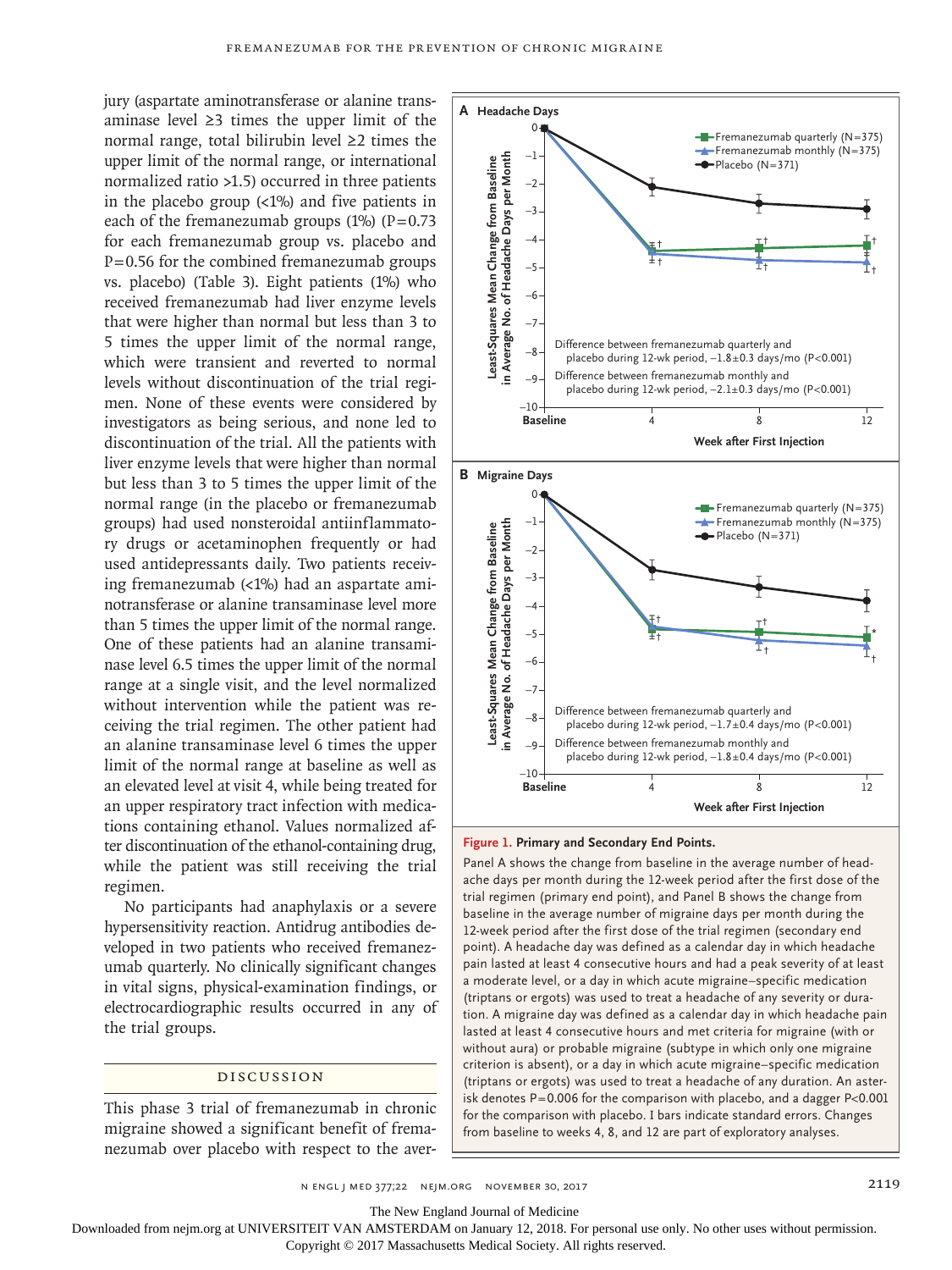| Table 3. Adverse Events in the Safety Population, According to Trial Group.* |                                                 |                                        |                        |  |  |  |
|------------------------------------------------------------------------------|-------------------------------------------------|----------------------------------------|------------------------|--|--|--|
| Event                                                                        | Fremanezumab<br><b>Quarterly</b><br>$(N = 376)$ | Fremanezumab<br>Monthly<br>$(N = 379)$ | Placebo<br>$(N = 375)$ |  |  |  |
|                                                                              | number of patients (percent)                    |                                        |                        |  |  |  |
| At least one adverse event                                                   | 265 (70)                                        | 270(71)                                | 240(64)                |  |  |  |
| At least one adverse event related to the trial regimen                      | 186 (49)                                        | 194 (51)                               | 159 (42)               |  |  |  |
| At least one serious adverse event                                           | $3(-1)$                                         | 5(1)                                   | 6(2)                   |  |  |  |
| Any adverse event leading to discontinuation of the trial <sup>+</sup>       | 5(1)                                            | 7(2)                                   | 8(2)                   |  |  |  |
| Death*                                                                       | $1 (-1)$                                        | $\mathbf{0}$                           | $\mathbf{0}$           |  |  |  |
| Adverse events reported in >2% of patients in any group                      |                                                 |                                        |                        |  |  |  |
| Injection-site reactions                                                     |                                                 |                                        |                        |  |  |  |
| Pain                                                                         | 114 (30)                                        | 99 (26)                                | 104 (28)               |  |  |  |
| Induration                                                                   | 74 (20)                                         | 90(24)                                 | 68 (18)                |  |  |  |
| Erythema                                                                     | 80 (21)                                         | 75 (20)                                | 60(16)                 |  |  |  |
| Hemorrhage                                                                   | 7(2)                                            | 8(2)                                   | 10(3)                  |  |  |  |
| Infections                                                                   |                                                 |                                        |                        |  |  |  |
| Nasopharyngitis                                                              | 19(5)                                           | 15(4)                                  | 20(5)                  |  |  |  |
| Upper respiratory tract infection                                            | 18(5)                                           | 16(4)                                  | 15(4)                  |  |  |  |
| <b>Sinusitis</b>                                                             | 10(3)                                           | 4(1)                                   | 10(3)                  |  |  |  |
| <b>Dizziness</b>                                                             | 9(2)                                            | 11(3)                                  | 5(1)                   |  |  |  |
| Nausea                                                                       | 4(1)                                            | 6(2)                                   | 11(3)                  |  |  |  |
| Possible trial-agent-induced liver injury                                    | 5(1)                                            | 5(1)                                   | $3 (-1)$               |  |  |  |
| Alanine aminotransferase ≥3× ULN                                             | $2 (-1)$                                        | $3(-1)$                                | $1 (-1)$               |  |  |  |
| Aspartate aminotransferase ≥3× ULN                                           | $3 (-1)$                                        | $2 (-1)$                               | $\mathbf 0$            |  |  |  |
| Total bilirubin >2× ULN                                                      | $2 (-1)$                                        | 0                                      | $\Omega$               |  |  |  |
| International normalized ratio >1.5                                          | 0                                               | $\mathbf{0}$                           | $1 (-1)$               |  |  |  |

\* Shown are data collected during the double-blind, placebo-controlled intervention period. The safety population included all the patients who underwent randomization and received at least one dose of a trial regimen. ULN denotes upper limit of the normal range.

† One serious adverse event led to discontinuation of the trial; an event of suicidal ideation (assessed by the investigator as being moderate in severity and unrelated to the trial regimen) was reported in a patient in the fremanezumab-monthly group who had a history of depression.

‡ One death occurred in the fremanezumab-quarterly group as a result of chronic obstructive pulmonary disease; this was determined by the investigator and sponsor to be unrelated to the trial regimen.

§ Patients could have more than one type of possible trial-agent–induced liver injury.

¶ An event was reported in one additional patient but was inadvertently omitted as an adverse event of special interest.

age number of headache days per month (difference vs. placebo, approximately −2 days per month), the number of migraine days, and headache-related disability. Treatment effects were seen within 4 weeks after the initial dose.

These results are consistent with those of the phase 2b trial of fremanezumab in chronic migraine,14,16 with early onset of efficacy and similar treatment effects for both the monthly and quarterly regimens, although no direct comparison

between dose regimens was made. The primary end point as defined in this trial adhered to International Headache Society recommendations and is identical to that used in the pivotal trials of onabotulinumtoxinA, $17-19$  a preventive therapy approved by the Food and Drug Administration for chronic migraine. Fremanezumab probably exerts clinical effects through inhibition of the migraine-specific target CGRP and, as a monoclonal antibody, has pharmacologic properties

The New England Journal of Medicine

Downloaded from nejm.org at UNIVERSITEIT VAN AMSTERDAM on January 12, 2018. For personal use only. No other uses without permission.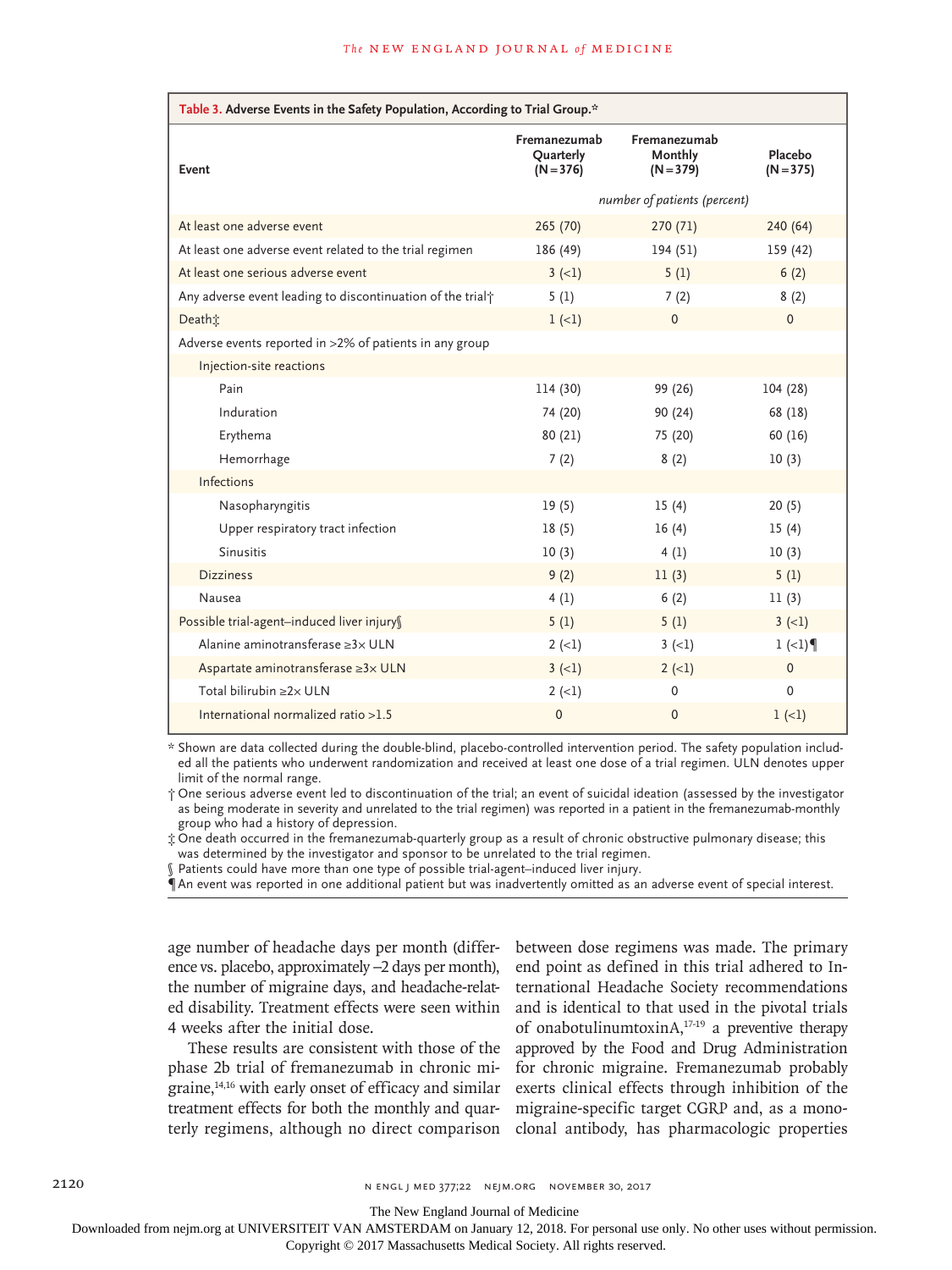that are distinct from those of other preventive treatments, including a half-life that supports a long duration of action and long intervals between doses.<sup>20</sup>

Discontinuation of the trial due to adverse events was infrequent, a finding consistent with those of previous trials.<sup>14</sup> Fremanezumab was associated with a higher incidence of injection-site reactions than placebo, but the severity of such reactions did not differ significantly among the trial groups. Because systematic assessment of injection sites was required for 1 hour after dose administration, the rates of the specific injection-site reactions in this trial may have been higher than those previously reported. Fremanezumab, a monoclonal antibody, is not metabolized in the liver and is eliminated through catabolism to smaller peptides or amino acids.<sup>20</sup> Mild transient elevations in liver enzyme levels occurred, and the levels reverted to normal without discontinuation of the trial regimen. All the patients who had these elevations used concomitant medications with a potential to cause increases in liver enzyme levels. Endogenous CGRP is a vasodilator, but there were no hemodynamic changes with fremanezumab. There was one death from chronic pulmonary disease and one case of suicidal ideation in patients receiving the active drug. The latter occurred in a patient with a history of depression and was judged not to be related to the trial drug.

The current trial was conducted in parallel with a trial evaluating fremanezumab in episodic migraine, allowing persons who were ineligible for one trial to be considered for the other. Although the current trial included patients with a long history of disease and those who had previously not had a response to or were currently taking preventive medications, it did not include patients with more refractory disease — those who had not had a response to at least two clusters of preventive medications or who had continuous headache. As in other clinical trials of migraine treatment, eligibility was still restricted to relatively healthy patients. Further studies will be needed to assess the safety and efficacy of fremanezumab in a population of patients with migraine and coexistent diseases. Although the ongoing extension of this trial will provide further insights on efficacy and necessary safety follow-up data, results are not yet available to assess the long-term effects of fremanezumab on safety.

This trial showed that fremanezumab, given monthly or quarterly as subcutaneous injections, was effective for the preventive treatment of chronic migraine.

Supported by Teva Pharmaceuticals.

Dr. Silberstein reports receiving consulting fees from Alder BioPharmaceuticals, Allergan, Amgen, Automatic Technologies, Avanir Pharmaceuticals, Curelator, Depomed, Dr. Reddy's Laboratories, electroCore, Eli Lilly, eNeura, Insys Therapeutics, Supernus Pharmaceuticals, Teva Pharmaceuticals, Theranica Bio-Electronics, and Trigemina; Dr. Dodick, receiving consulting fees from Acorda Therapeutics, Alder BioPharmaceuticals, Allergan, Amgen, Automatic Technologies, Biocentric, Biohaven, Boston Scientific, Charleston Laboratories, CoLucid Pharmaceuticals, Dr. Reddy's Laboratories, Eli Lilly, eNeura, Insys Therapeutics, Ladenburg Thalmann, Magellan, Merck, Neuro Assessment Systems, Pfizer, Promius Pharma, Teva Pharmaceuticals, Tonix Pharmaceuticals, Trigemina, Xenon Pharmaceuticals, and Zosano Pharma, owning stock options in Epien Medical, Mobile Health, and Nocira, and serving on the board of King-Devick Test; Dr. Bigal, being an employee of Teva Pharmaceuticals; Dr. Yeung, being an employee of Teva Pharmaceuticals; Dr. Goadsby, receiving consulting fees from Akita Biomedical, Alder Bio-Pharmaceuticals, Avanir Pharmaceuticals, Cipla, Dr. Reddy's Laboratories, electroCore, Novartis, Pfizer, Quest Diagnostics, Scion Pharmaceuticals, and Teva Pharmaceuticals, receiving consulting fees and grant support from Allergan, Amgen, Eli Lilly, and eNeura, receiving consulting fees from and holding stock options in Trigemina, and holding a patent, licensed to eNeura, for "Methods and systems for preventative migraine headache treatment" (WO2016090333 A1); Ms. Blankenbiller, being an employee of Teva Pharmaceuticals; Ms. Grozinski-Wolff, being an employee of Teva Pharmaceuticals; Dr. Yang, being an employee of Teva Pharmaceuticals; Ms. Ma, being an employee of Teva Pharmaceuticals; and Dr. Aycardi, being an employee of Teva Pharmaceuticals. No other potential conflict of interest relevant to this article was reported.

Disclosure forms provided by the authors are available with the full text of this article at NEJM.org.

We thank the patients who participated in this trial and their families; all the investigators, site personnel, and coordinating investigators; and Rhonda Charles, Ph.D. (Chameleon Communications International with funding from Teva Pharmaceuticals), for editorial assistance with an earlier version of the manuscript.

#### **References**

**1.** Goadsby PJ, Holland PR, Martins-Oliveira M, Hoffmann J, Schankin C, Akerman S. Pathophysiology of migraine: a disorder of sensory processing. Physiol Rev 2017;97:553-622.

**2.** Headache Classification Committee of the International Headache Society. The International Classification of Headache Disorders, 3rd edition (beta version). Cephalalgia 2013;33:629-808.

**3.** GBD 2015 Disease and Injury Incidence and Prevalence Collaborators. Global, regional, and national incidence, prevalence, and years lived with disability for 310 diseases and injuries, 1990-2015: a systematic analysis for the Global Burden of Disease Study 2015. Lancet 2016;388:1545-602. **4.** Manack AN, Buse DC, Lipton RB. Chronic migraine: epidemiology and disease burden. Curr Pain Headache Rep 2011;15:70-8.

n engl j med 377;22 nejm.org November 30, 2017 2121

The New England Journal of Medicine

Downloaded from nejm.org at UNIVERSITEIT VAN AMSTERDAM on January 12, 2018. For personal use only. No other uses without permission.